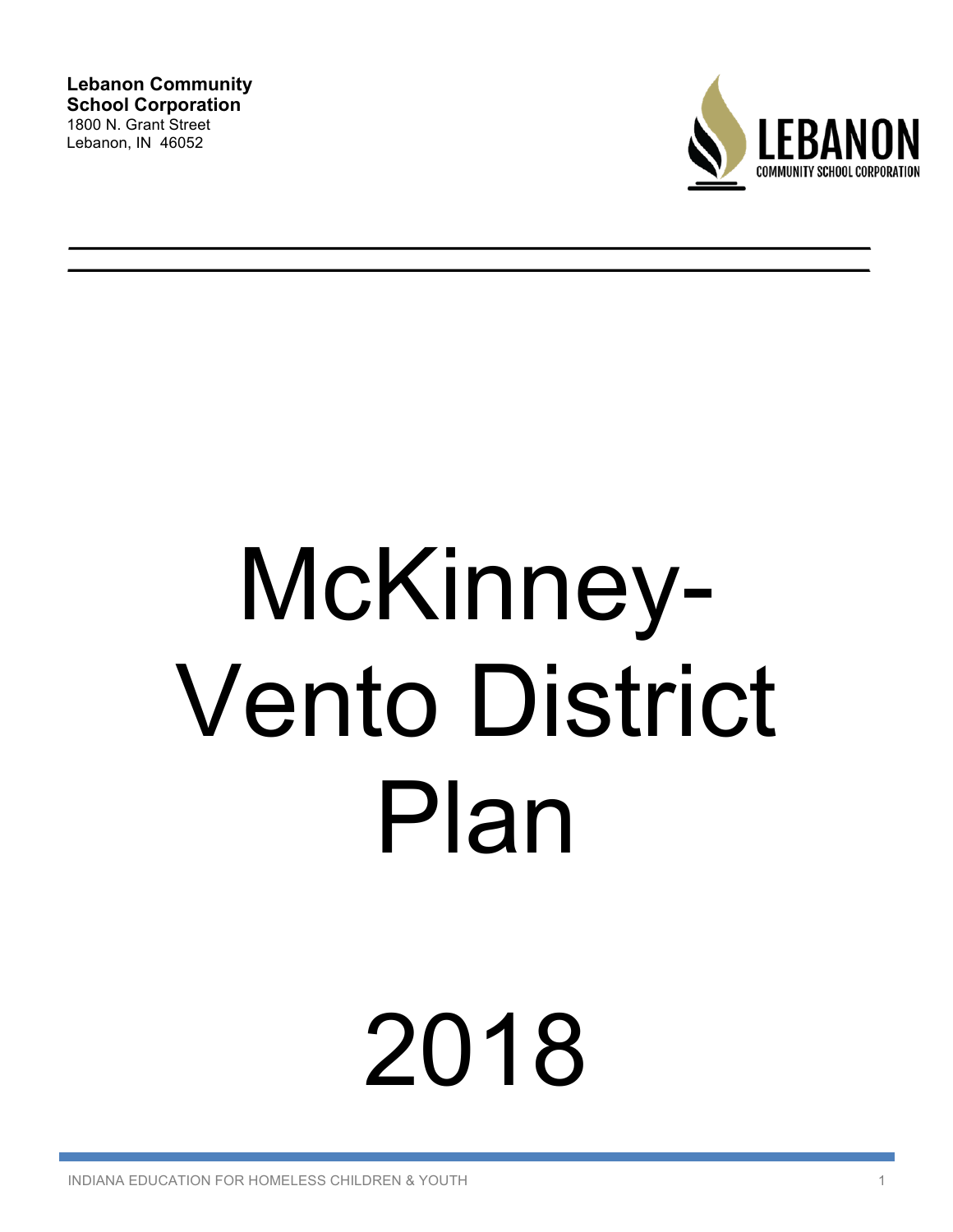| <b>Table of Contents</b> |
|--------------------------|
|--------------------------|

| <b>Overview/General Information</b><br><b>Section 1:</b>                      | $3 - 4$   |
|-------------------------------------------------------------------------------|-----------|
| > McKinney-Vento Homeless Assistance Act                                      |           |
| Definition of Homelessness<br>➤                                               |           |
| <b>Residency and Educational Rights</b><br>➤                                  |           |
| $\triangleright$ Procedures for the Dissemination of Educational Rights       |           |
| <b>Identification and Eligibility</b><br><b>Section 2:</b>                    | 4         |
| $\triangleright$ Title I Services and Funding                                 |           |
| ▶ School Selection                                                            |           |
| Procedures to Identify and Verify Eligibility of McKinney-Vento Students<br>➤ |           |
| Section 3: Services and Standards                                             | 5         |
| $\triangleright$ Transportation                                               |           |
| $\triangleright$ Food Services                                                |           |
| <b>Textbooks and Technology</b><br>➤                                          |           |
| $\triangleright$ Academic                                                     |           |
| <b>Section 4:</b><br><b>Enrollment</b>                                        | 6         |
| $\triangleright$ Enrollment Procedures                                        |           |
| <b>Immediate Enrollment of Students</b><br>$\circ$                            |           |
| <b>Enrollment of Unaccompanied Youth</b><br>O                                 |           |
| $\triangleright$ Appeal and Dispute Processes                                 |           |
| <b>Section 5:</b><br><b>Professional Development</b>                          | $7 - 8$   |
| McKinney-Vento Professional Development Opportunities                         |           |
| <b>District Website</b><br>➤                                                  |           |
| <b>Section 6:</b><br><b>Educational Staffing and Support</b>                  | $8 - 9$   |
| District Liaison's Roles and Responsibilities<br>➤                            |           |
| Building Level Liaison's Role and Responsibilities<br>➤                       |           |
| Appendix A: McKinney-Vento Residency Questionnaire and Form                   | $10 - 11$ |
| Appendix B: Notice of Right to Appeal                                         | $12 - 13$ |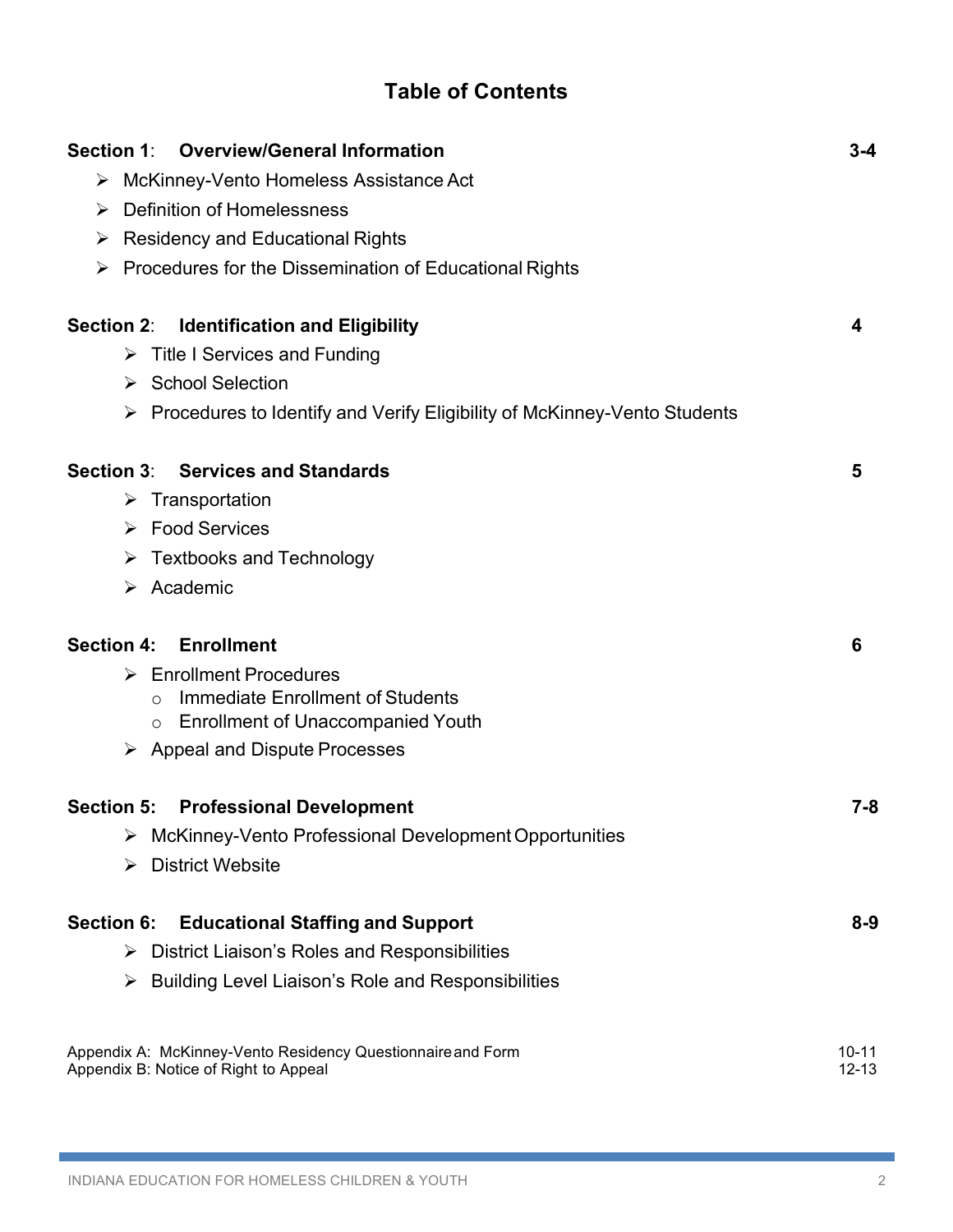# **SECTION 1: OVERVIEW/GENERAL INFORMATION:**

# **McKinney-Vento Homeless Assistance Act:**

The Education for Homeless Children and Youth (EHCY) program is authorized under Title VII-B of the McKinney-Vento Homeless Assistance Act (42 U.S.C. 11431 et seq.) (McKinney-Vento Act). The McKinney-Vento Act was originally authorized in 1987 and most recently re-authorized in December 10th, 2016 by the Every Student Succeeds Act (ESSA).The McKinney-Vento Act is designed to address the challenges that homeless children and youths have faced in enrolling, attending, and succeeding in school.

Under the McKinney-Vento Act, State educational agencies (SEAs) must ensure that each homeless child and youth has equal access to the same free, appropriate public education, including a public preschool education, as other children and youths. Homeless children and youths must have access to the educational and related services that they need to enable them to meet the same challenging State academic standards to which all students are held. In addition, homeless students may not be separated from the mainstream school environment. SEAs and local educational agencies (LEAs) are required to review and undertake steps to revise laws, regulations, practices, or policies that may act as barriers to the identification, enrollment, attendance, or success in school of homeless children andyouths.

# **Definition of Homeless (McKinney-Vento Act Sec. 725(2); 42 U.S.C 11435(2)):**

Children who lack a fixed, regular, and adequate night time residence:

- $\checkmark$  "Double up" Sharing the housing of others due to the loss of housing, economic hardship, or similar reasons.
- $\checkmark$  Living in motels, hotels, trailer parks, camping grounds, due to lack of adequate alternative accommodations.
- $\checkmark$  Living in emergency or transitional shelters.
- $\checkmark$  Living in a public or private place not designed for humans tolive.
- $\checkmark$  Migratory children living in above circumstances
- $\checkmark$  Living in cars, parks, abandoned buildings, substandard housing, bus or train stations, or similar settings
- $\checkmark$  Unaccompanied Youth Children or youth who meets the definition of homeless and not in the physical custody of a parent or guardian

# **Residency and Educational Rights:**

Students who are in temporary, inadequate and homeless living situations have the following rights

#### **Lebanon Community School Corporation:** in

- $\checkmark$  Immediate enrollment in the school they last attended or the school in whose attendance area they are currently staying even if they do not have all of the documents normally required at the time of enrollment;
- $\checkmark$  Access to free meals and textbooks, Title I and other educational programs and other comparable services including transportation;
- $\checkmark$  Attendance in the same classes and activities that students in other living situations also participate in without fear of being separated or treated differently due to their housing situations.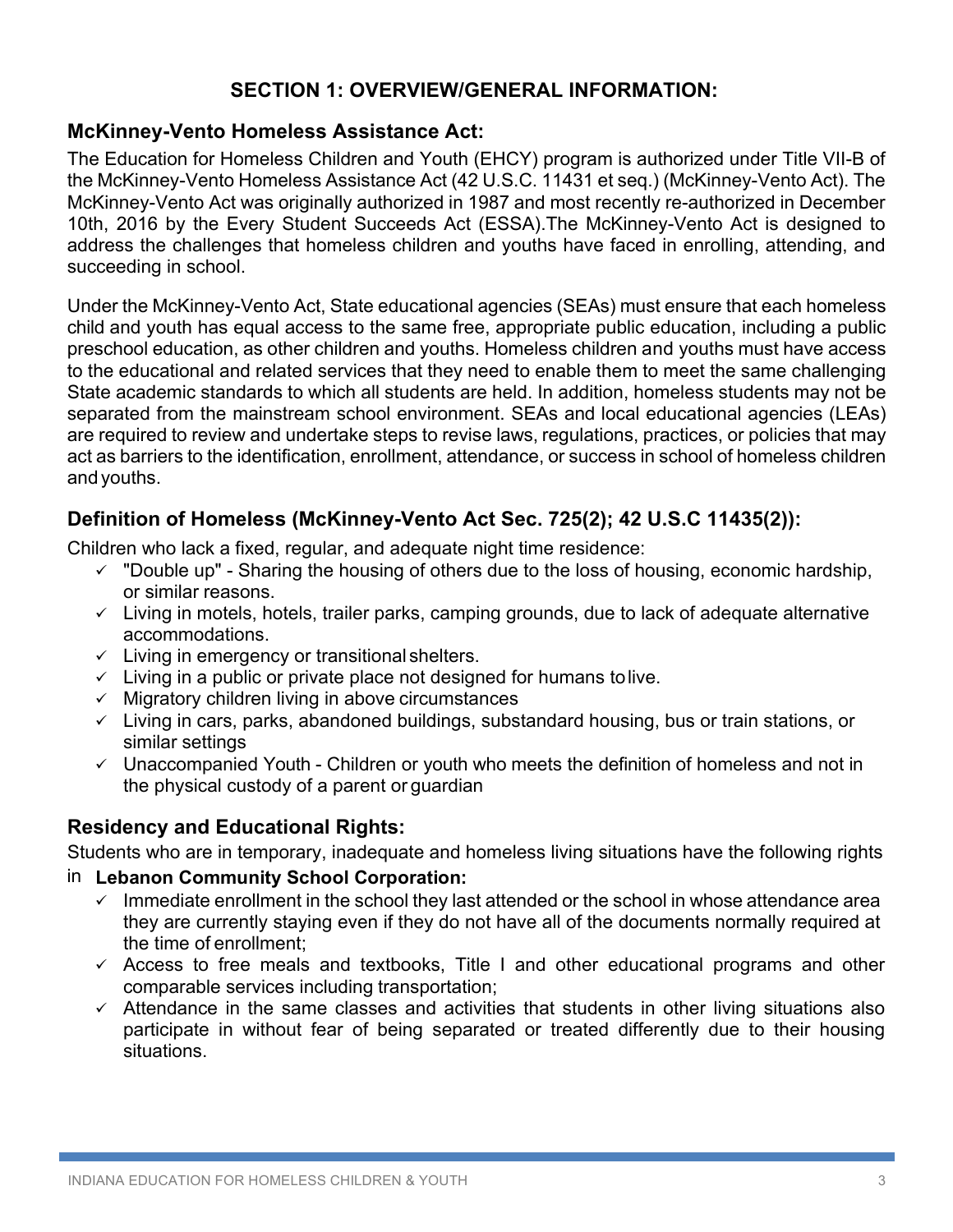#### **Procedures for the Dissemination of Educational Rights:**

All schools within the Lebanon Community School Corporation shall ensure that public notice of the educational rights of students and families in homeless situations is disseminated where children and youth receive services under the McKinney-Vento Act. Posters in both English and Spanish will be posted in all school buildings, local shelters, local hotels, the local post office building, city hall, local library, and local food banks.

### **SECTION 2: IDENTIFICATION AND ELIGIBILITY**

#### **Title 1 Services and Funding:**

In Lebanon Community School Corporation, all children and youth who qualify for McKinney-Vento services are automatically eligible for Title I, Part A services, whether or not they attend a Title I, Part A school or meet the academic standards required of other students for eligibility (Title I of the Elementary and Secondary Education Act, Sec. 1115(b)(2)(E); 20 U.S.C. 6315(b)(2)(E)). This automatic eligibility acknowledges that the experience of homelessness puts children and youth at significant risk of academic failure, regardless of their previous academic standing. Additionally, all City School children and youth who qualify for McKinney-Vento services who are doing well academically are entitled to receive additional non-instructional education related support services needed to succeed in school.

#### **School Selection:**

Lebanon Community School Corporation will keep students in homeless situations in their school of origin defined as the school attended when permanently housed or the school in which they were last enrolled, unless it is against the parent or guardian's wishes or unless it is determined to be in the student's best educational interest. Students and youth who qualify for McKinney-Vento Services are eligible to remain in their school of origin for the entire duration in which they are homeless and until the end of any academic year in which they move into permanent housing. Students and youth who qualify for McKinney-Vento Services may also choose to enroll in any public school that students living in the same attendance area are eligible to attend.

#### **Procedures to Identify and Verify Eligibility of McKinney-Vento Students:**

Every current, returning, and new student in the Lebanon Community School Corporation must complete online enrollment via the district's School Management System known as Skyward. One of the forms to be completed online is the Lebanon Community School Corporation McKinney-Vento Residency Questionnaire and Form (Appendix A). This Lebanon Community School Corporation McKinney-Vento Residency Questionnaire and Form will be utilized to determine if the student is facing a homeless situation. Follow-up contact to verify the information provided on the Lebanon Community School Corporation McKinney-Vento Residency Questionnaire and Form will be conducted within 5 days of the completion of online enrollment by either the district or a building level McKinney-Vento liaison.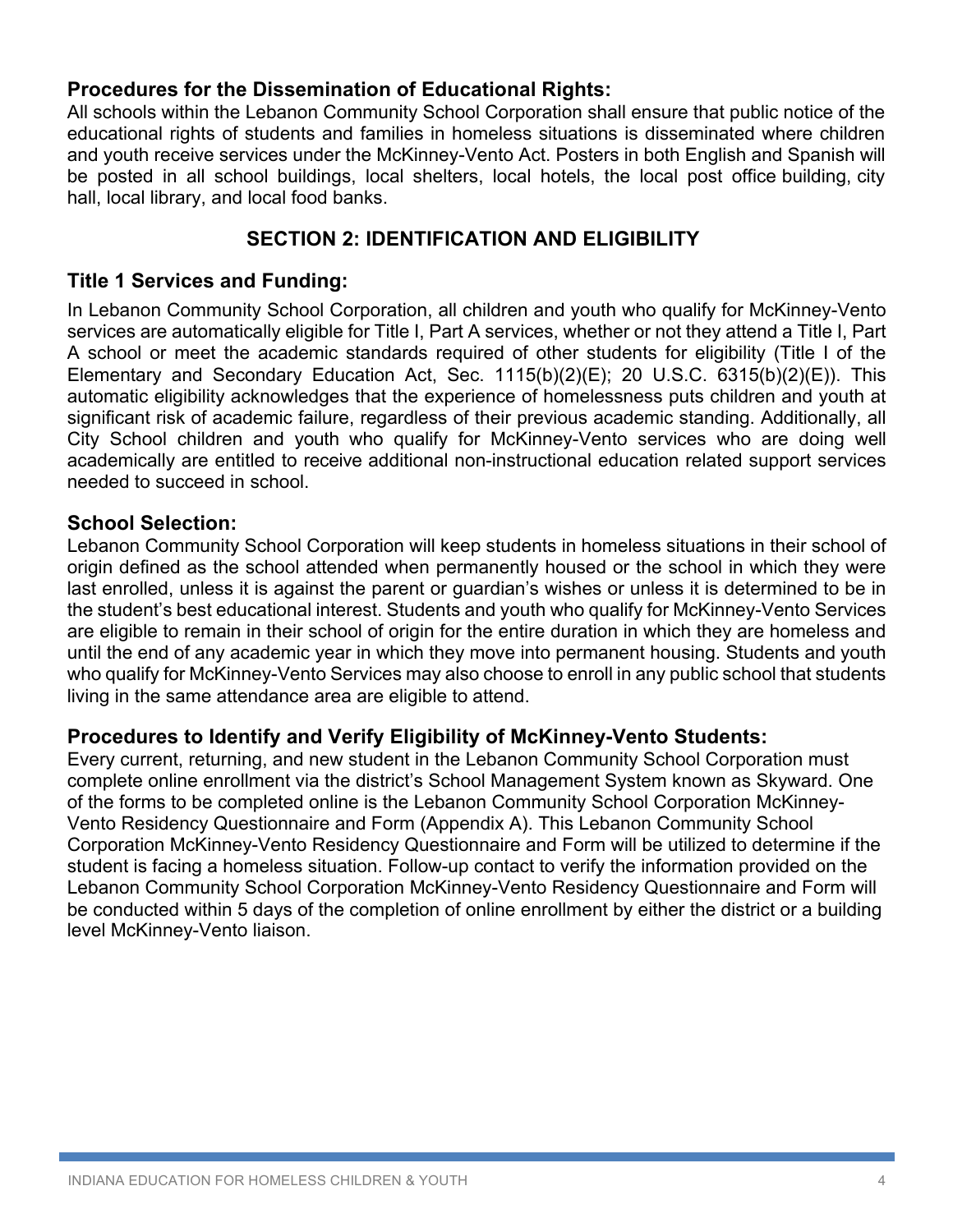# **SECTION 3: SERVICES AND STANDARDS**

#### **Transportation:**

Each Lebanon Community School Corporation child or youth facing a McKinney-Vento situation shall be provided services comparable to services offered to other students in the school selected including transportation services.

Lebanon Community School Corporation will provide students and youth who qualify for McKinney-Vento Services with transportation to and from their school of origin, at a parent or guardian's request. For unaccompanied youth, Lebanon Community School Corporation will provide transportation to and from the school of origin at the request of the District McKinney-Vento Liaison. If the student's temporary residence and the school of origin are in the same district, Lebanon Community School Corporation will provide and/or arrange transportation to and from school. If the student is living outside of the Lebanon Community School Corporation, LCSC will assume the responsibility and cost of providing transportation to and from school.

Students and youth who qualify for McKinney-Vento Services are eligible to receive these transportation services for the entire duration in which they are homeless.

*\*\*\*"School of Origin" is defined as the school that the child or youth attended when permanently housed or the school in which the child or youth was last enrolled.\*\*\**

#### **Food Services:**

Each Lebanon Community School Corporation's child or youth facing a McKinney-Vento situation shall be provided services comparable to services offered to other students in the school selected including school nutrition programs. Students and youth who qualify for McKinney-Vento Services are eligible to receive free breakfast and lunch as offered by each school for the entire duration in which they are homeless.

#### **Textbooks and Technology:**

Each Lebanon Community School Corporation child or youth facing a McKinney-Vento situation shall be provided services comparable to services offered to other students in the school selected including access to instructional materials, assessments, and technology. Students and youth who qualify for McKinney-Vento Services are eligible to receive free textbooks and technology fees as offered by each school for the entire duration in which they are homeless.

#### **Academic Services & Standards:**

Each Lebanon Community School Corporation child or youth facing a McKinney-Vento situation shall be provided services comparable to services offered to other students in the school selected including educational services for which the child or youth meet the eligibility criteria (Title I services, pre- school, educational programs for children with disabilities or for students with limited English proficiency), programs in vocational and technical education, and programs for gifted and talented students as available.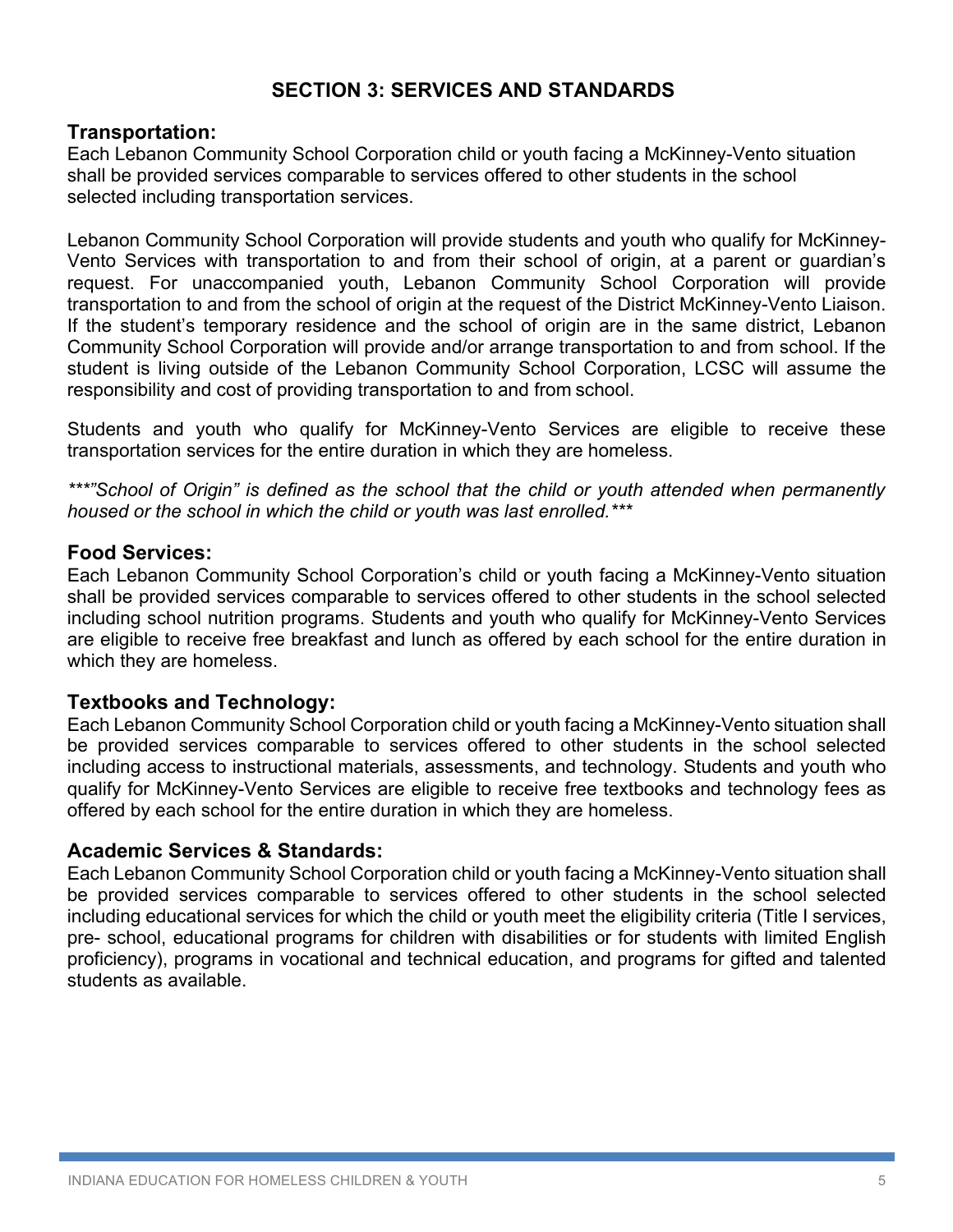# **SECTION 4: ENROLLMENT**

# **Enrollment Procedures:**

Any child or youth who claims to be homeless will be immediately enrolled in Lebanon Community School Corporation even if they do not have required documents such as:

- $\checkmark$  school records
- $\checkmark$  medical records
- $\checkmark$  proof of residency
- $\checkmark$  Guardianship papers or other documents.

Enrolling schools must obtain school records from the previous school, and students must be enrolled in school while records are obtained.

The McKinney-Vento District Liaison will assist unaccompanied youth in choosing and enrolling in a school after considering the youth's wishes, informing the youth of their rights to transportation and assisting the youth in accessing transportation, and informing the youth of their right to appeal school or school district decisions. The McKinney-Vento District Liaison must ensure that unaccompanied youth are immediately enrolled in school pending resolution of disputes that may arise over school enrollment or placement.

Unaccompanied youth have the right to:

- Remain in their school of origin
- Transportation to and from the school of origin
- Immediately enroll in a new school serving the area in which they are currently living even if they don't have typically required documents (e.g. proof ofguardianship)
- Equal access to programs and services such as gifted and talented education, special education, vocational education, and English Language Learner services.

Lebanon Community School Corporation Schools shall remove any /all barriers to the enrollment and retention of children and youth in homeless situations. Students in homeless situations shall be free from segregation, isolation, and stigmatization.

*\*\*\*The term "enroll" is defined as attending classes and participating fully in school activities.\*\*\**

*\*\*\*"School of Origin" is defined as the school that the child or youth attended when permanently housed or the school in which the child or youth was last enrolled.\*\*\**

# **Appeal and Dispute Processes:**

If a dispute arises over school selection or enrollment in a school, the child or youth shall be immediately admitted to the school in which enrollment is sought, pending resolution of the dispute. The child, youth parent, or guardian shall be referred to the McKinney-Vento District Level Team, who shall carry out the dispute resolution process as expeditiously as possible in accordance with the enrollment disputes section of the McKinney-Vento Act asfollows.

- Work with the McKinney-Vento District and Building Level Liaisons to ensure that enrollment disputes are mediated in accordance with the enrollment disputes section of the McKinney-Vento Act as follows:
	- I. the child or youth shall be immediately admitted to the school in which enrollment is sought, pending resolution of the dispute;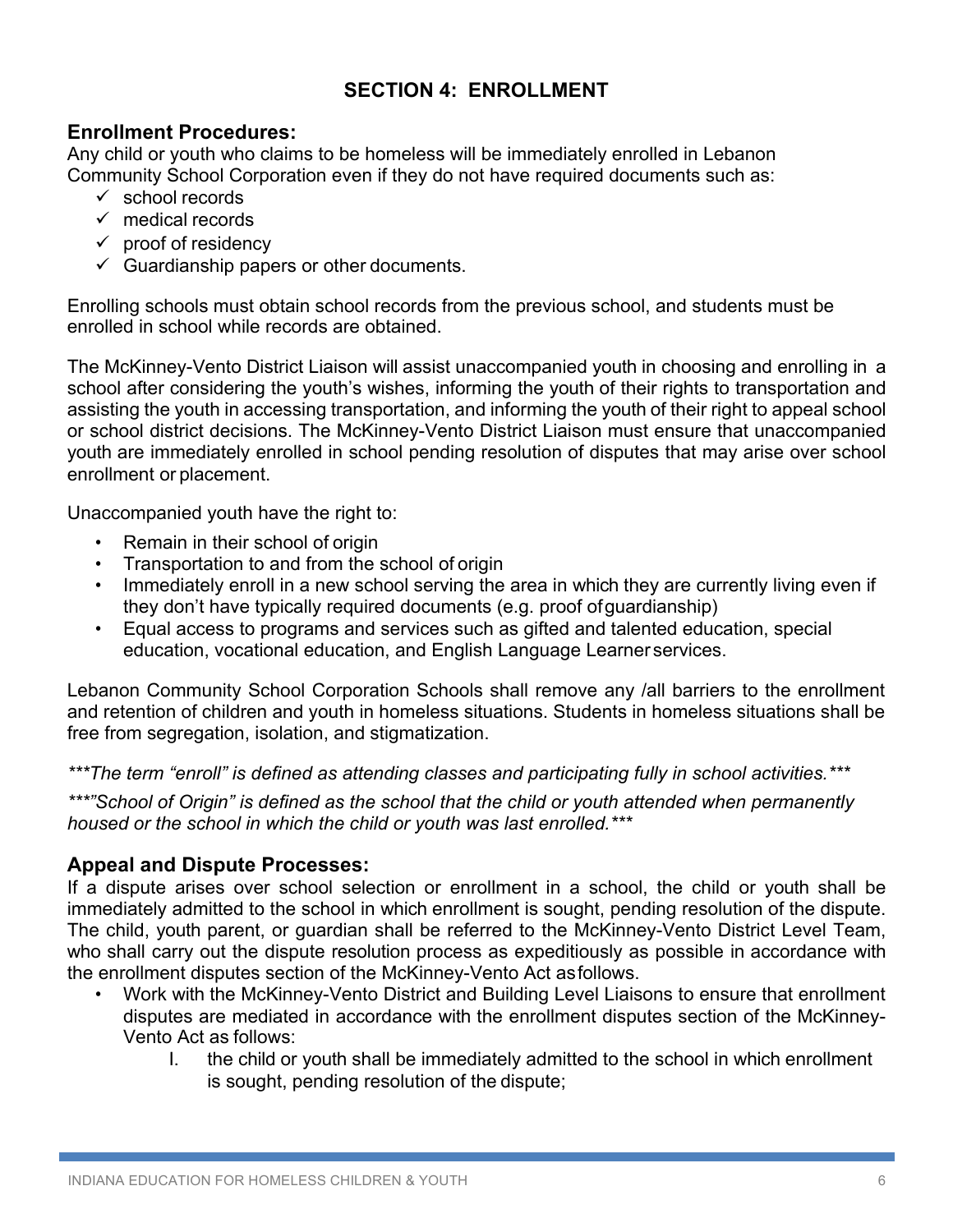- II. the parent or guardian of the child or youth shall be provided with a written explanation of the school's decision regarding school selection or enrollment, including the rights of the parent, guardian, or youth toappeal
- III. the child, youth, parent, or guardian shall be referred to the McKinney-Vento District Level Team, who shall carry out the Dispute resolution process as expeditiously as possible after receiving notice of the dispute;and
- IV. in the case of an unaccompanied youth, the McKinney-Vento District Liaison shall ensure that the youth is immediately enrolled in school pending resolution of the dispute.

*\*\*\*The McKinney-Vento District Level Team consists of McKinney-Vento District Liaison, Building Level Liaisons, Assistant Superintendent of Curriculum and Instruction, Assistant Superintendent of Finances and Human Resources, Director of Elementary Education, and Director of Secondary Education.\*\*\**

If a dispute arises over qualification for McKinney-Vento services, the child or youth shall receive all McKinney-Vento rights and services provided by Lebanon Community School Corporation Schools, pending resolution of the dispute. The child, youth parent, or guardian shall be referred to the McKinney-Vento District Level Team, who shall carry out the dispute resolution process as expeditiously as possible in accordance with the McKinney-Vento Act as follows.

- Work with the McKinney-Vento District and Building Level Liaisons to ensure that enrollment disputes are mediated in accordance with the enrollment disputes section of the McKinney-Vento Act as follows:
	- V. the child or youth shall receive all McKinney-Vento rights and services, pending resolution of the dispute;
	- VI. the parent or guardian of the child or youth shall be provided with a written explanation of the school's decision regarding school selection or enrollment, including the rights of the parent, guardian, or youth to appeal (Appendix B)
	- VII. the child, youth, parent, or guardian shall be referred to the McKinney-Vento District Level Team, who shall carry out the Dispute resolution process as expeditiously as possible after receiving notice of the dispute;and
	- VIII. in the case of an unaccompanied youth, the McKinney-Vento District Liaison shall ensure that the youth receives all McKinney-Vento rights and services pending resolution of the dispute.

# **SECTION 5: PROFESSIONAL DEVELOPMENT**

#### **McKinney-Vento Professional Development Opportunities:**

Professional development for the McKinney-Vento Homeless Assistance Act will be provided to all staff members of Lebanon Community School Corporation Schools via the following ways:

- Safe Schools Portal
- Quarterly McKinney-Vento District Level Team Meetings
- 1 Professional Development Meeting per semester at each school building
- School Board Presentations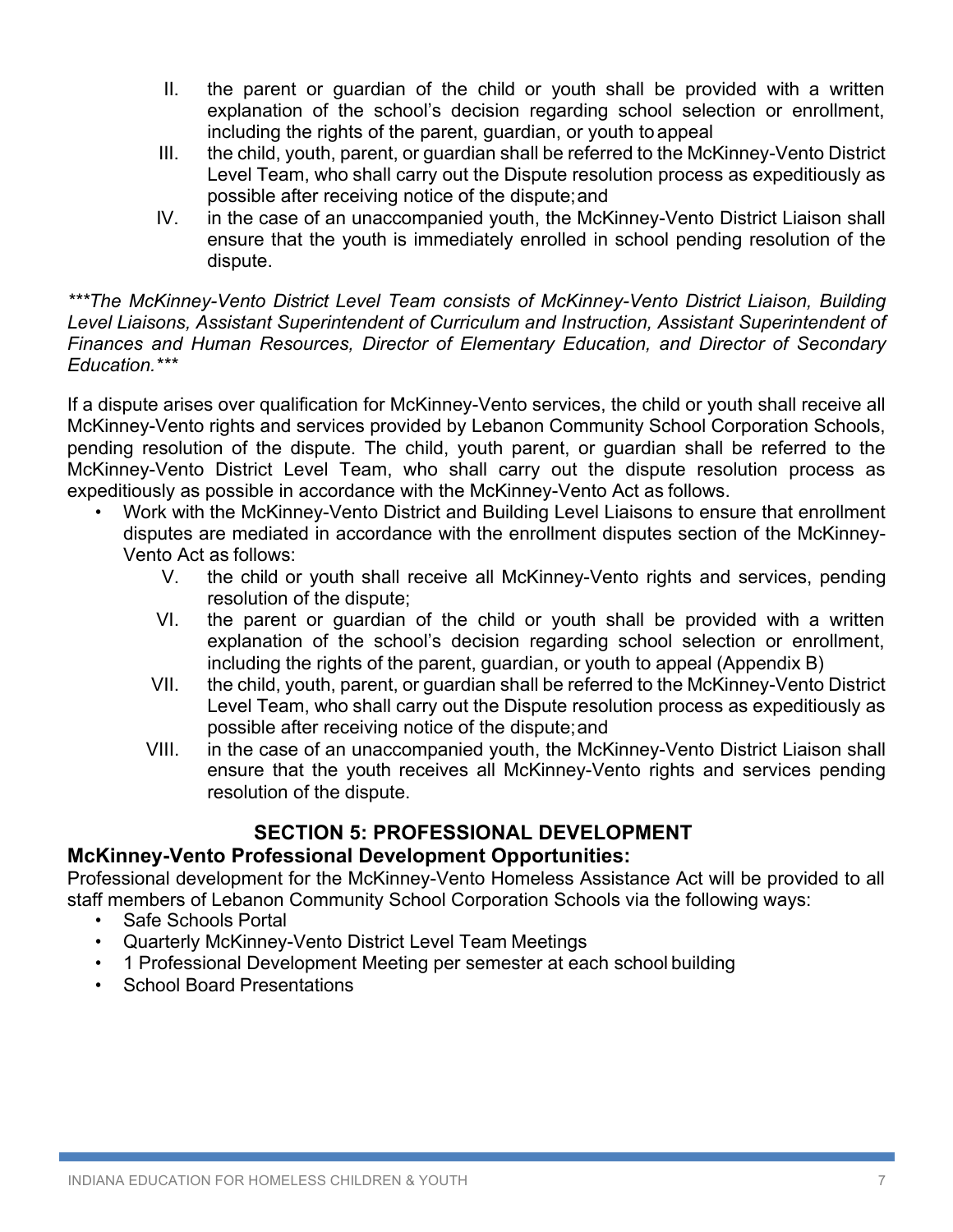# **District Website:**

The Lebanon Community School Corporation Website will include a page that will be used to communicate McKinney-Vento information with students, parents, staff, and community members. Information on the Lebanon Community School Corporation Schools' Website will include:

- Contact information for the McKinney-Vento District Liaison
- Contact information for the McKinney-Vento Building Level Liaisons
- Notice of Rights for McKinney-Vento Families
- Dispute Resolution Documents
- Link to McKinney-Vento Resources

# **SECTION 6: EDUCATIONAL STAFFING AND SUPPORT**

#### **McKinney-Vento District Liaison's Roles and Responsibilities:**

The Director of Curriculum for Lebanon Community School Corporation serves as the District McKinney-Vento Liaison and will:

- Ensure that procedures are established and followed across the school district and provide each child or youth who qualifies for McKinney-Vento Services with a free and appropriate education.
- Work collaboratively with transportation and food services personnel to coordinate appropriate services for any child or youth who qualifies for McKinney-Vento Services.
- Disseminate critical information concerning the rights of students in homeless situations to all schools.
- Post information regarding the availability of school programs and services for students facing homeless situations in local shelters, local hotels, the local post office building, city hall, local library, and local food banks.
- Maintain a McKinney-Vento District Liaison Log to document the McKinney-Vento process for each child and youth who qualifies for McKinney-Vento services.
- Plan and facilitate professional development regarding the McKinney-Vento Homeless Assistance Act to all staff responsible for identifying and working with students facing homeless situations.
- Work with building level staff and administration to facilitate success of the McKinney-Vento program and each student facing a homeless situation.
- Meet with community agencies and volunteers to share resources and information and to evaluate impact of services.
- Monitor all district data collection and reporting requirements on each child and youth who qualifies for McKinney-Vento services.
- Attend state level professional development opportunities.

#### **McKinney-Vento District Liaison:**

- Name: Chad Martin
- Email: martinc@leb.k12.in.us
- Phone: 765-482-0380 Ext. #31812

#### **McKinney-Vento Building Level Liaison's Roles and Responsibilities:**

Each school in Lebanon Community School Corporation will identify one staff member (social worker, counselor, administrator, etc.) who will serve as a representation on the McKinney-Vento District Level Team and will:

- Identify students that may be facing homeless situations.
- Monitor school attendance.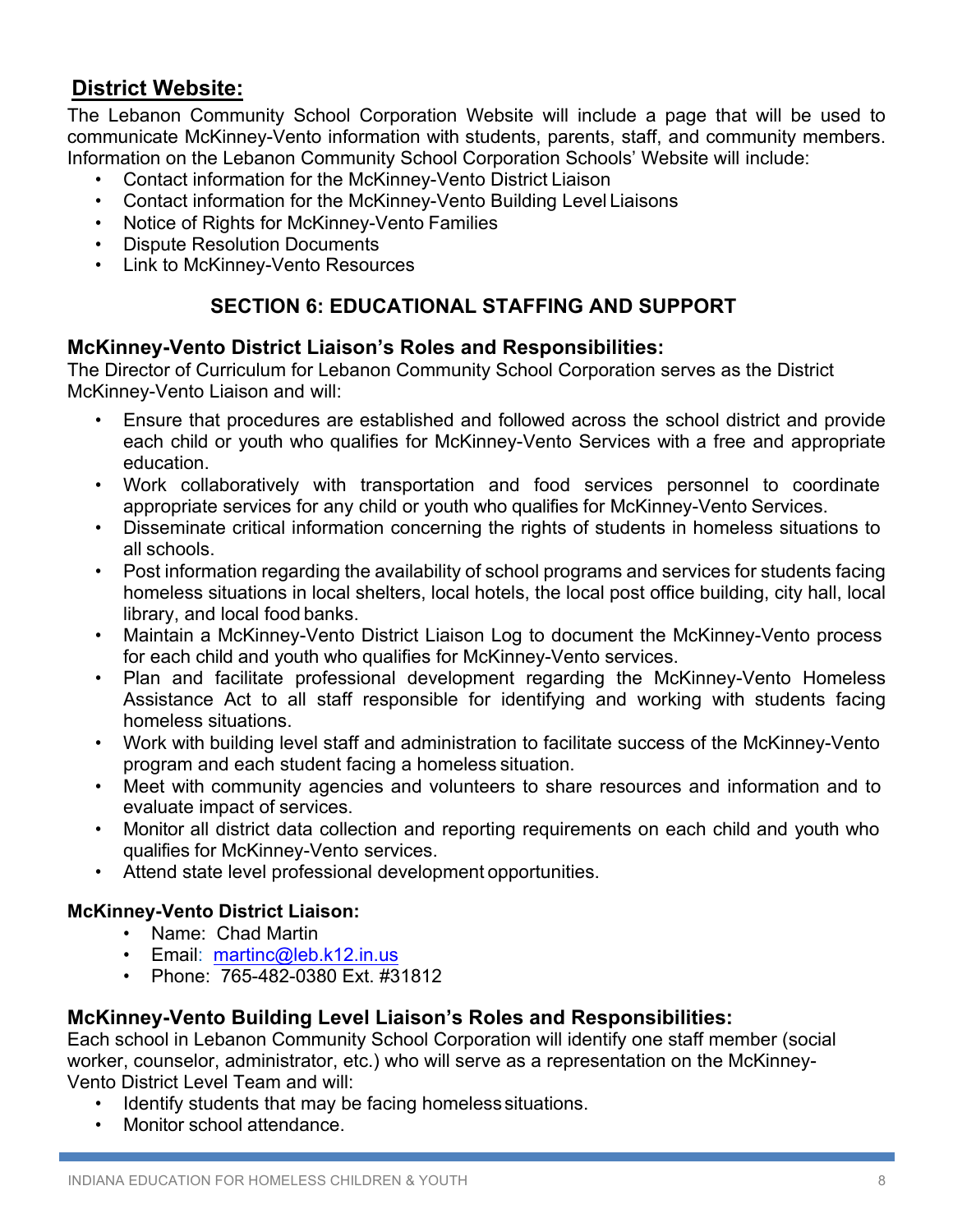- Facilitate training at the building level.
- Ensure that building level procedures are established and followed to provide each child and youth who qualifies for McKinney-Vento services with a free and appropriate education.
- Post public notice of the educational rights of students in homeless situations at the school.
- Make sure parents feel welcome and set the tone for further parental involvement.
- Establish a trusting relationship with students and parents.

#### **Building Level McKinney-Vento Liaisons for each school are as follows:**

Central Elementary School 515 E. Williams Street Lebanon, IN 46052 Liaison Name: Phyllis Leach leachp@leb.k12.in.us 765-482-2000

Harney Elementary School 1500 Garfield Street Lebanon, IN 46052 Liaison: Elizabeth Ruark ruarke@leb.k12.in.us 765-482-5940

Hattie B. Stokes Elementary School 1005 Hendricks Drive Lebanon, IN 46052 Liaison: Patti Light lightp@leb.k12.in.us 765-482-5950

Perry-Worth Elementary School 3900 E 300 S Lebanon, IN 46052 Liaison: Lindsey Flynn flynnl@leb.k12.in.us 317-769-3287

Lebanon Middle School 1800 N. Grant Street Lebanon, IN 46052 Liaison: Laura Romack romackl@leb.k12.in.us

765-482-3400

765-482-0400 Lebanon High School 510 Tiger Way Lebanon, IN 46052 Liaison: Kay Walker walkerk@leb.k12.in.us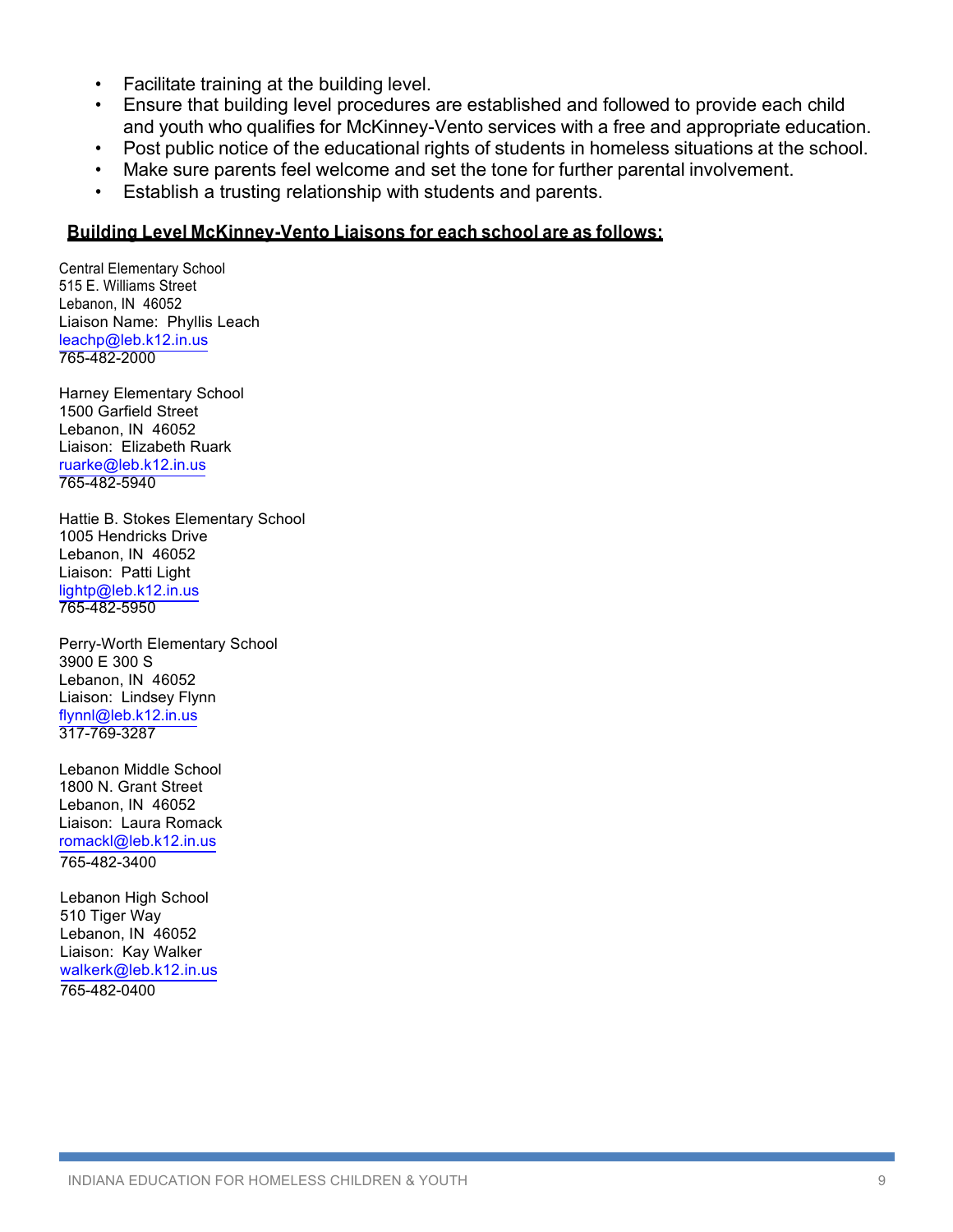# **McKinney-Vento Act Residency & Educational RightsInformation**

## **(Questionnaire must be completed for each student)**

In Indiana over 29,000 children experience homelessness each year. The McKinney-Vento Homeless Assistance Act was created with the goal of ensuring the enrollment, attendance, and success of homeless children and youth inschool.

The McKinney-Vento Act provides certain rights for homeless students. This includes waiving certain requirements such as proof of residency when students are enrolling and allowing eligibility for certain services, such as free textbooks.

When families and students find themselves in transition due to their housing situation, it is <mark>important that</mark> they know their rights regarding education. If students meet the requirements as stated in the McKinney-Vento Act(42U.S.C11431)(TitleVII, Subtitle B), their rights are as follows:

- $\checkmark$  Studentsmay attend their school of origin or the school where they are temporarily residing.
- $\checkmark$  Students must be provided a written statement of their rights when they enroll and at least two additionaltimesperyear.
- $\checkmark$  Students may enroll without school, medical or similar records.
- $\checkmark$  Students have aright to transportation toschool.
- $\checkmark$  Students must be provided a statement explaining why they are denied enrollment or any other services.
- $\checkmark$  Studentsmust receive services, such as transportation, while disputes are being settled.
- ü Students are automatically eligible for Title I services. *Educational services for which the homeless student meets eligibility criteria including services provided under Title 1 of the Elementary and Secondary Education Act or similar State or local programs, educational programs for students with limited English proficiency.*

According to the U.S. Department of Education, people living in the following situations are considered homeless:

- $\checkmark$  Doubled up with family or friends due to loss of housing or economic hardship
- $\checkmark$  Living in motels and hotels for lack of other suitable housing
- $\checkmark$  Runawayand displaced children and youth–Unaccompanied Youth
- $\checkmark$  Homes for unwed or expectant mothers for lack of a place to live
- $\checkmark$  Homeless and domestic violence shelters
- $\checkmark$  Transitional housing programs
- $\checkmark$  The streets
- $\checkmark$  Abandoned buildings
- $\checkmark$  Public places not meant for housing
- $\checkmark$  Cars, trailers(does not include mobile homes intended for permanent housing), and campgrounds
- $\checkmark$  Migratory children staying in housing not fit for habitation

Please complete the form on the reverse side of this document and return to your school office. Questions may be directed to your Principal, Social Worker/School Counselor, or: School Corporation Liaison contact information.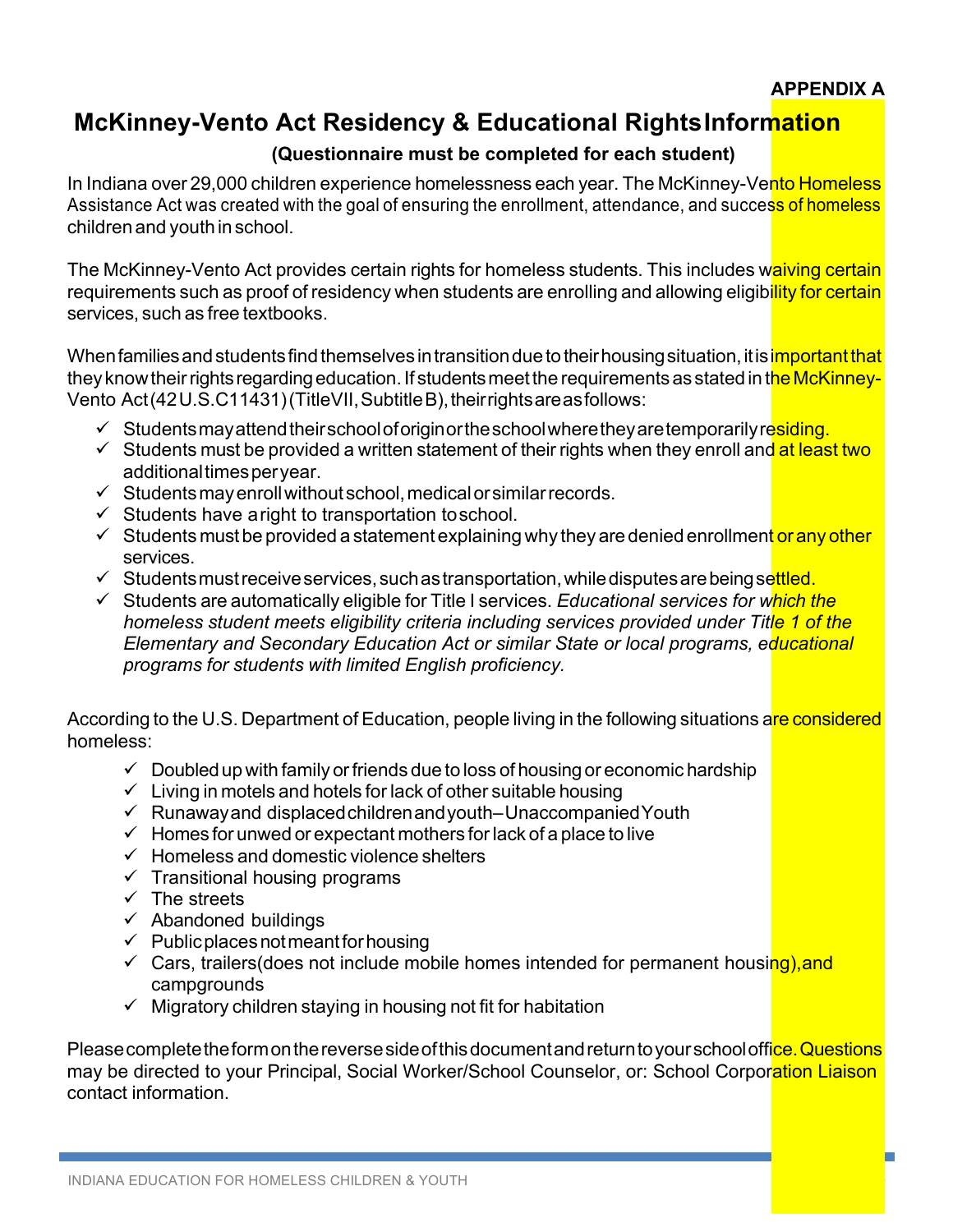

#### **Lebanon Community School Corporation McKinney-Vento Residency Form**

**Student Name Constant Constant Constant Constant Date of Birth <b>Grade** Level **Constant Constant Constant Constant Constant Constant Constant Constant Constant Constant Constant Constant Constant Constant Constant Consta** 

The McKinney-Vento Homeless Assistance Act defines "homeless" as "individuals who lack a fixed, regular, and adequate nighttime residence." This includes children who "are temporarily sharing the housing of other persons due to the loss of housing or economic hardship."

ü *Does not apply; student is not homeless*

#### **Please check one of the following statements if your family is experiencing temporary homelessness:**

- ü *Living in a shelter, including transitional housing shelters. Please provide name of shelter and address*
- ü *Living on the streets, abandoned buildings, in cars, trailers, campgrounds, public places, housing not fit for habitation--Please provide information regarding area in which student is living:*
- ü *Living in hotels/motels for lack of other suitable housing – Please list name and address of hotel/motel:*
- ü *Doubled-up; temporarily living with family or friends due to lack of adequate housing or financial conditions. Please provide address of where student is living:* o *Address:*

#### **Please answer the following if you checked one of the four boxes above:**

| How long do you expect to be at this address?    |                                                                                                                    |
|--------------------------------------------------|--------------------------------------------------------------------------------------------------------------------|
| Are you seeking permanent housing?               | Date student moved to this address:                                                                                |
| Is a parent living in the home with the student? |                                                                                                                    |
| If no, with whom is student living?              | Relationship:                                                                                                      |
|                                                  | A McKinney-Vento Liaison representing the district may be in contact with for clarification or bus transportation. |
|                                                  |                                                                                                                    |

We have read the information provided & indicated our living circumstances above specific to the McKinney-Vento Act:

|                  | Parent/Guardian/Unaccompanied Youth Signature | Date             |
|------------------|-----------------------------------------------|------------------|
| Office Use Only: | Does Qualify under McKinney-Vento Act         | Does NOT Qualify |
|                  |                                               | -                |

McKinney-Vento Liaison/AppointeeSignature **Date** Date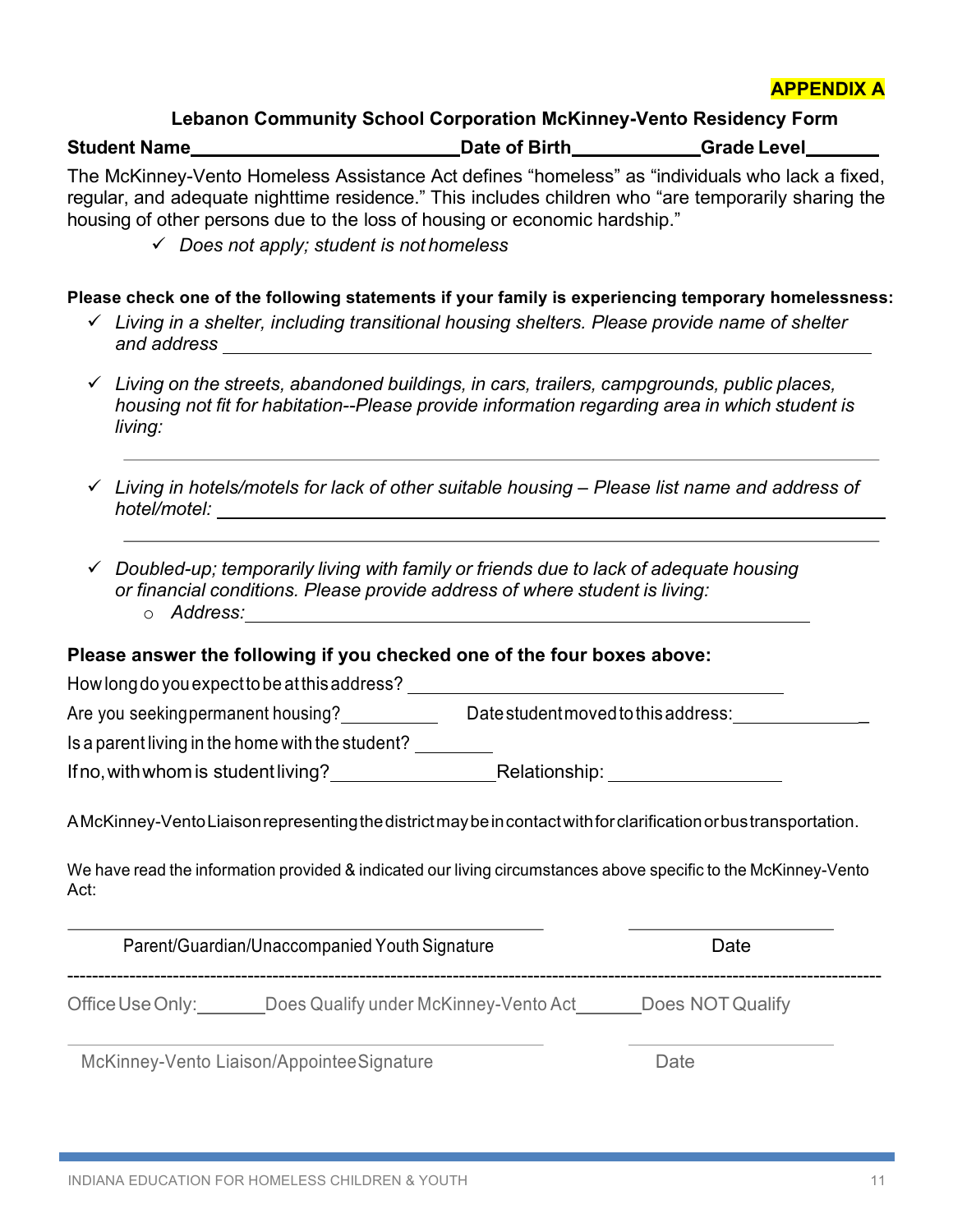#### **NOTICE OF RIGHT TO APPEAL**

Dear Parent:

Be advised that you have the right to appeal the decisions made by Lebanon Community School Corporation regarding your student's eligibility and enrollment under Title X, Part C of the McKinney-Vento Homeless Assistance Act. Students involved in a McKinney-Vento dispute process have the right to enroll immediately in the school of choice pending resolution of the dispute. Immediate enrollment includes full participation in all school activities.

As the district's McKinney-Vento Homeless Education Liaison designee, notification should be made to Chad Martin, in writing within 10 business days of receipt of this letter if you want to appeal the district's decision outlined above.

Below you will find an appeal form that you can use for this notification. If we cannot reach a resolution at the district-level; As required by Indiana Code 20-26-11-15, the Indiana State Board of Education will hear all appeals on an order expelling a child under IC 20-8.1- 5.1-11 (legal settlement), in addition to all disputes on (A) legal settlement; (B) right to transfer; (C) right to attend school in any school corporation; (D) amount of transfer tuition; and (E) any under matter arising under IC 20-26-11-15 (Transfers and Transfer Tuition).

- A. The party requesting an appeal or resolution of a dispute by the State Board of Education will submit a request in writing to the State Board Liaison at the Indiana Department of Education. State Board Appeal Memo.pdf
- B. The Board shall hold a hearing on the timely written application of the interested party.
- C. The Board shall make its determination under the following procedure:
	- A hearing shall be held on each matter presented.
	- Each interested party, including (where appropriate) the parents, student, transferor corporation, transferee corporation, or the state, shall be given at least ten (10) days' notice of the hearing by certified mail or personal delivery. The date of giving the notice is the date of mailing or delivery.
	- Any interested party may appear at the hearing in person or by counsel, present evidence, cross-examine witnesses, and present in writing or orally summary statements of position, and a written or recorded transcript of the hearing shall be made.
	- The hearing may be held by the Indiana State Board of Education or by a hearing examiner appointed by it who must be a state employee. The hearing, at the option of the State Board of Education or hearing examiner, may be held at any place in Indiana.